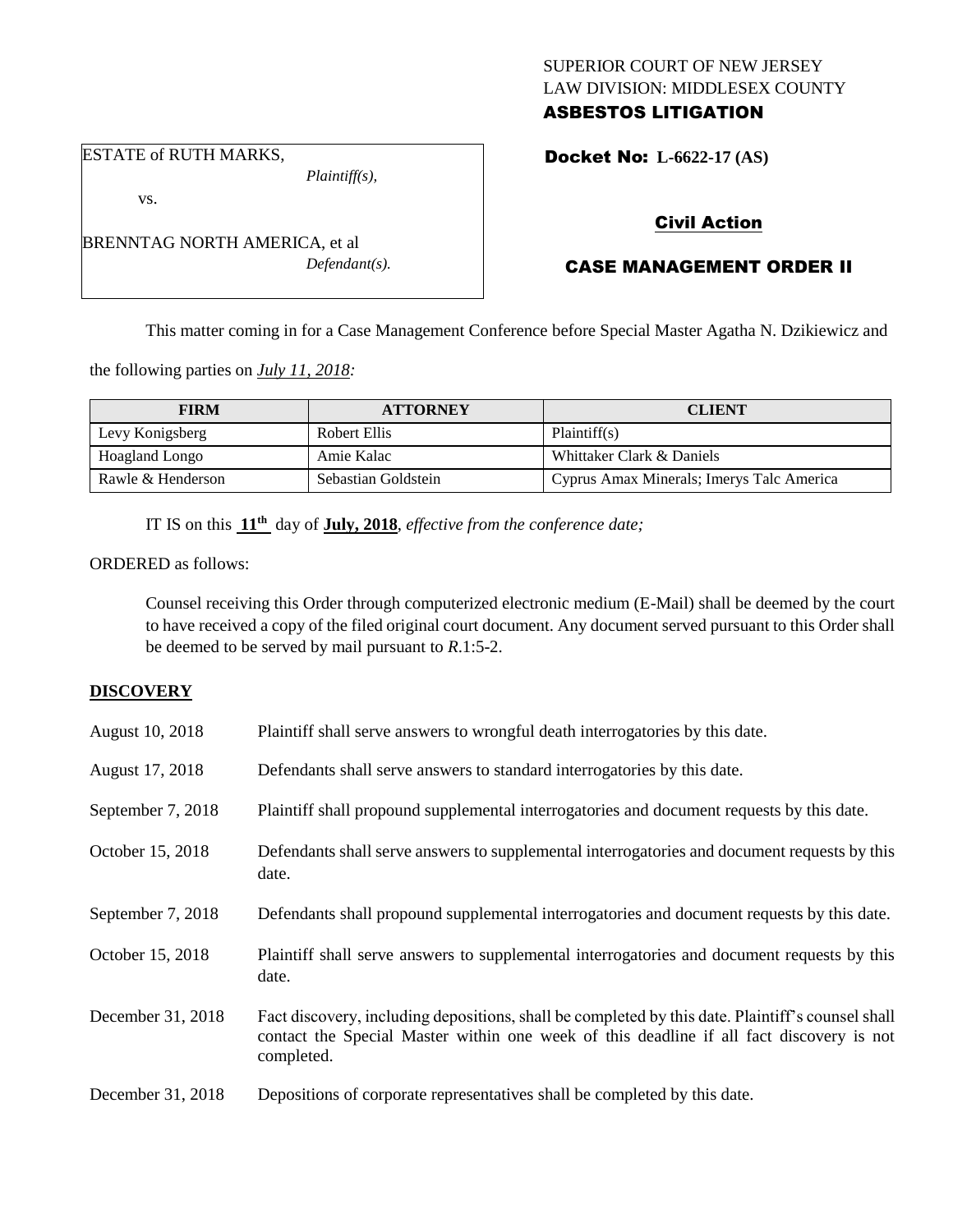## **EARLY SETTLEMENT**

March 15, 2019 Settlement demands shall be served on all counsel and the Special Master by this date.

## **SUMMARY JUDGMENT MOTION PRACTICE**

| January 18, 2019 | Plaintiff's counsel shall advise, in writing, of intent not to oppose motions by this date. |
|------------------|---------------------------------------------------------------------------------------------|
| February 1, 2019 | Summary judgment motions shall be filed no later than this date.                            |
| March 1, 2019    | Last return date for summary judgment motions.                                              |

### **MEDICAL DEFENSE**

| <b>August 10, 2018</b> | Plaintiff shall serve updated medical authorizations by this date.                                                                                                                                                                                       |
|------------------------|----------------------------------------------------------------------------------------------------------------------------------------------------------------------------------------------------------------------------------------------------------|
| January 25, 2019       | Plaintiff shall serve medical expert reports by this date.                                                                                                                                                                                               |
| April 22, 2019         | Defendants shall identify its medical experts and serve medical reports, if any, by this date. In<br>addition, defendants shall notify plaintiff's counsel (as well as all counsel of record) of a<br>joinder in an expert medical defense by this date. |

## **LIABILITY EXPERT REPORTS**

- January 25, 2019 Plaintiff shall identify its liability experts and serve liability expert reports or a certified expert statement by this date or waive any opportunity to rely on liability expert testimony.
- April 22, 2019 Defendants shall identify its liability experts and serve liability expert reports, if any, by this date or waive any opportunity to rely on liability expert testimony.

### **ECONOMIST EXPERT REPORTS**

- January 25, 2019 Plaintiff shall identify its expert economists and serve expert economist report(s), if any, by this date or waive any opportunity to rely on economic expert testimony.
- April 22, 2019 Defendants shall identify its expert economists and serve expert economist report(s), if any, by this date or waive any opportunity to rely on economic expert testimony.

### **EXPERT DEPOSITIONS**

May 20, 2019 Expert depositions shall be completed by this date. To the extent that plaintiff and defendant generic experts have been deposed before, the parties seeking that deposition in this case must file an application before the Special Master and demonstrate the necessity for that deposition. To the extent possible, documents requested in a deposition notice directed to an expert shall be produced three days in advance of the expert deposition. The expert shall not be required to produce documents that are readily accessible in the public domain.

### **PRE-TRIAL AND TRIAL**

May 14, 2019 @ 1:30pm Settlement conference. All defense counsel shall appear with authority to negotiate settlement and have a representative authorized to negotiate settlement available by

 $\_$  ,  $\_$  ,  $\_$  ,  $\_$  ,  $\_$  ,  $\_$  ,  $\_$  ,  $\_$  ,  $\_$  ,  $\_$  ,  $\_$  ,  $\_$  ,  $\_$  ,  $\_$  ,  $\_$  ,  $\_$  ,  $\_$  ,  $\_$  ,  $\_$  ,  $\_$  ,  $\_$  ,  $\_$  ,  $\_$  ,  $\_$  ,  $\_$  ,  $\_$  ,  $\_$  ,  $\_$  ,  $\_$  ,  $\_$  ,  $\_$  ,  $\_$  ,  $\_$  ,  $\_$  ,  $\_$  ,  $\_$  ,  $\_$  ,